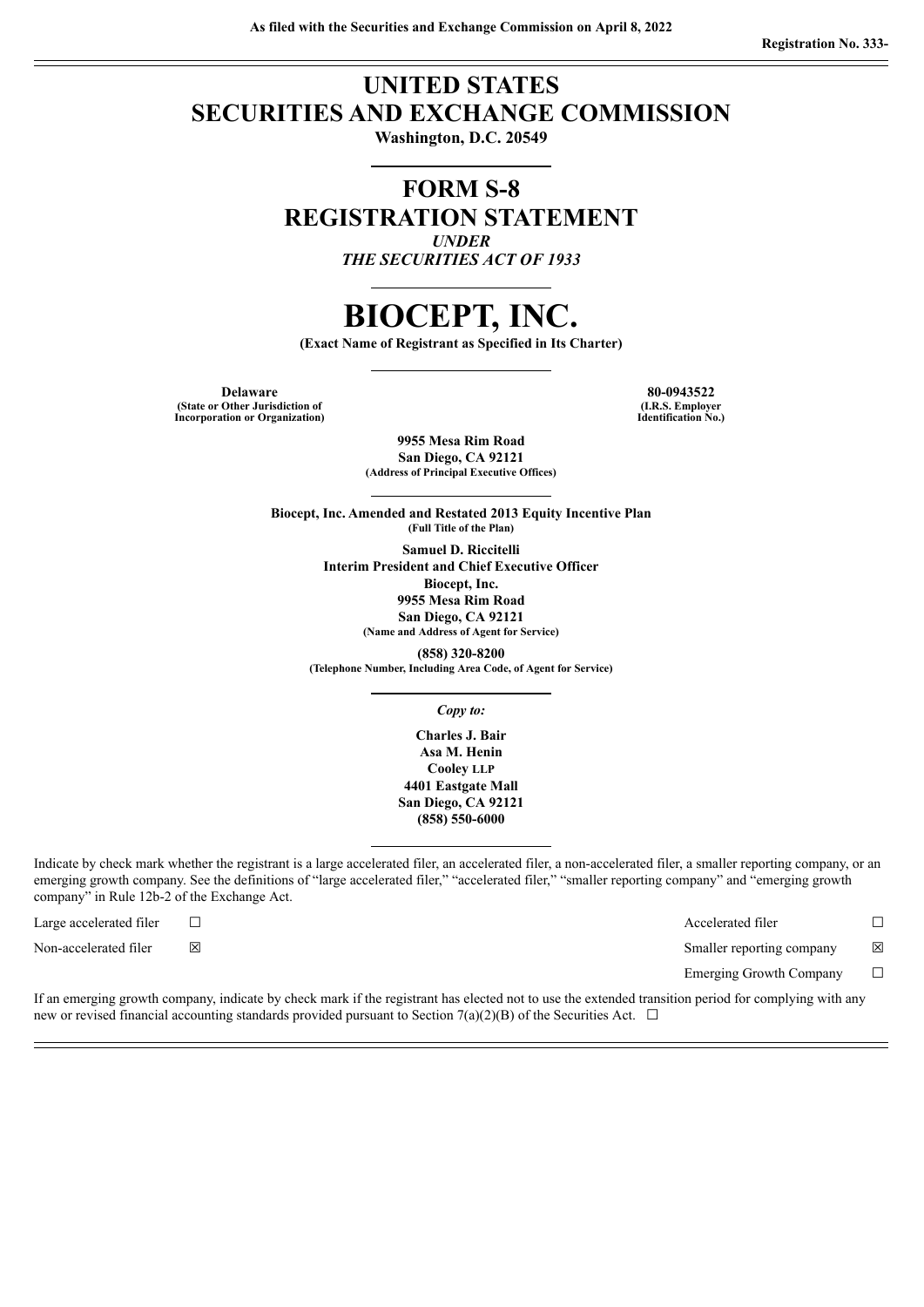#### **INCORPORATION BY REFERENCE OF CONTENTS OF REGISTRATION STATEMENTS ON FORM S-8**

This registration statement is being filed for the purpose of increasing the number of securities of the same class as other securities for which a registration statement of the Registrant on Form S-8 relating to the same benefit plan is effective. The Registrant previously registered shares of its common stock for issuance under the Biocept, Inc. Amended and Restated 2013 Equity Incentive Plan, as amended, under Registration Statements on Form S-8 filed with the Securities and Exchange Commission on March 31, 2014 (No. [333-194930\)](http://www.sec.gov/Archives/edgar/data/1044378/000119312514124197/d693696ds8.htm), March 11, 2015 (No. [333-202656\),](http://www.sec.gov/Archives/edgar/data/1044378/000156459015007270/bioc-s8_20150812.htm) August 13, 2015 (No. 333-206347), August 5, 2016 (No. [333-212960\),](http://www.sec.gov/Archives/edgar/data/1044378/000156459016023022/bioc-s8_20160805.htm) May 15, 2017 (No. [333-218018\),](http://www.sec.gov/Archives/edgar/data/1044378/000156459017011097/bioc-s8.htm) September 10, 2018 (No. [333-227267\),](http://www.sec.gov/Archives/edgar/data/1044378/000156459018022886/bioc-s8.htm) October 19, 2018 (No. 333-227900), August 15, 2019 (No. [333-233285\)](http://www.sec.gov/Archives/edgar/data/1044378/000156459019032201/bioc-s8.htm), December 23, 2020 [\(333-251676\)](http://www.sec.gov/Archives/edgar/data/1044378/000156459020058266/bioc-s8.htm) and November 16, 2021 [\(333-261093\).](http://www.sec.gov/Archives/edgar/data/1044378/000156459018024528/bioc-s8.htm) Pursuant to General Instruction E to Form S-8, this Registration Statement hereby incorporates by reference the contents of those Registration Statements.

#### **Item 8. Exhibits**

| <b>Exhibits:</b> | <b>Description</b>                                                                                                                                                                                                                                                                                                                                                       |  |  |  |  |  |
|------------------|--------------------------------------------------------------------------------------------------------------------------------------------------------------------------------------------------------------------------------------------------------------------------------------------------------------------------------------------------------------------------|--|--|--|--|--|
| 4.1              | Amended and Restated Certificate of Incorporation, as amended by a Certificate of Amendment thereto (incorporated by reference to<br>Exhibit 3.1.4 of the Registrant's Current Report on Form 8-K, filed with the SEC on February 14, 2014).                                                                                                                             |  |  |  |  |  |
| 4.2              | Certificate of Amendment of Certificate of Incorporation (incorporated by reference to Exhibit 3.1 of the Registrant's Current Report on<br>Form 8-K, filed with the SEC on September 29, 2016).                                                                                                                                                                         |  |  |  |  |  |
| 4.3              | Certificate of Amendment to Certificate of Incorporation (incorporated by reference to Exhibit 3.1 of the Registrant's Current Report on<br>Form 8-K, filed with the SEC on July 6, 2018).                                                                                                                                                                               |  |  |  |  |  |
| 4.4              | Certificate of Amendment to Certificate of Incorporation (incorporated by reference to Exhibit 3.1 of the Registrant's Current Report on<br>Form 8-K, filed with the SEC on September 4, 2020).                                                                                                                                                                          |  |  |  |  |  |
| 4.5              | Certificate of Designation of Preferences, Rights and Limitations of Series A Convertible Preferred Stock (incorporated by reference to<br>Exhibit 3.1 of the Registrant's Current Report on Form 8-K, filed with the SEC on August 13, 2018).                                                                                                                           |  |  |  |  |  |
| 4.6              | Amended and Restated Bylaws (incorporated by reference to Exhibit 3.2.1 of the Registrant's Registration Statement on Form S-1 (File<br>No. 333-191323), filed with the SEC on September 23, 2013).                                                                                                                                                                      |  |  |  |  |  |
| 4.7              | <u>Amendment to Amended and Restated Bylaws (incorporated by reference to Exhibit 3.1 of the Registrant's Current Report on Form 8-K,</u><br>filed with the SEC on September 29, 2017).                                                                                                                                                                                  |  |  |  |  |  |
| 4.8              | Second Amendment to Amended and Restated Bylaws (incorporated by reference to Exhibit 3.1 of the Registrant's Current Report on<br>Form 8-K, filed with the SEC on March 24, 2022).                                                                                                                                                                                      |  |  |  |  |  |
| 4.9              | Specimen Common Stock Certificate of the Registrant (incorporated by reference to Exhibit 4.2 of the Registrant's Quarterly Report on<br>Form 10-O, filed with the SEC on November 16, 2020).                                                                                                                                                                            |  |  |  |  |  |
| 5.1              | <b>Opinion of Cooley LLP.</b>                                                                                                                                                                                                                                                                                                                                            |  |  |  |  |  |
| 23.1             | Consent of Mayer Hoffman McCann P.C., an Independent Registered Public Accounting Firm.                                                                                                                                                                                                                                                                                  |  |  |  |  |  |
| 23.2             | Consent of Cooley LLP. Reference is made to Exhibit 5.1.                                                                                                                                                                                                                                                                                                                 |  |  |  |  |  |
| 24.1             | Power of Attorney. Reference is made to the signature page hereto.                                                                                                                                                                                                                                                                                                       |  |  |  |  |  |
| 99.1             | Biocept, Inc. Amended and Restated 2013 Equity Incentive Plan, Form of Stock Option Grant Notice, Option Agreement, Form of<br>Restricted Stock Unit Grant Notice and Restricted Stock Unit agreement for use thereunder, as amended (incorporated by reference to<br>Exhibit 10.8 of the Registrant's Annual Report on Form 10-K, filed with the SEC on April 5, 2022). |  |  |  |  |  |

107 Filing Fee [Table.](#page-6-0)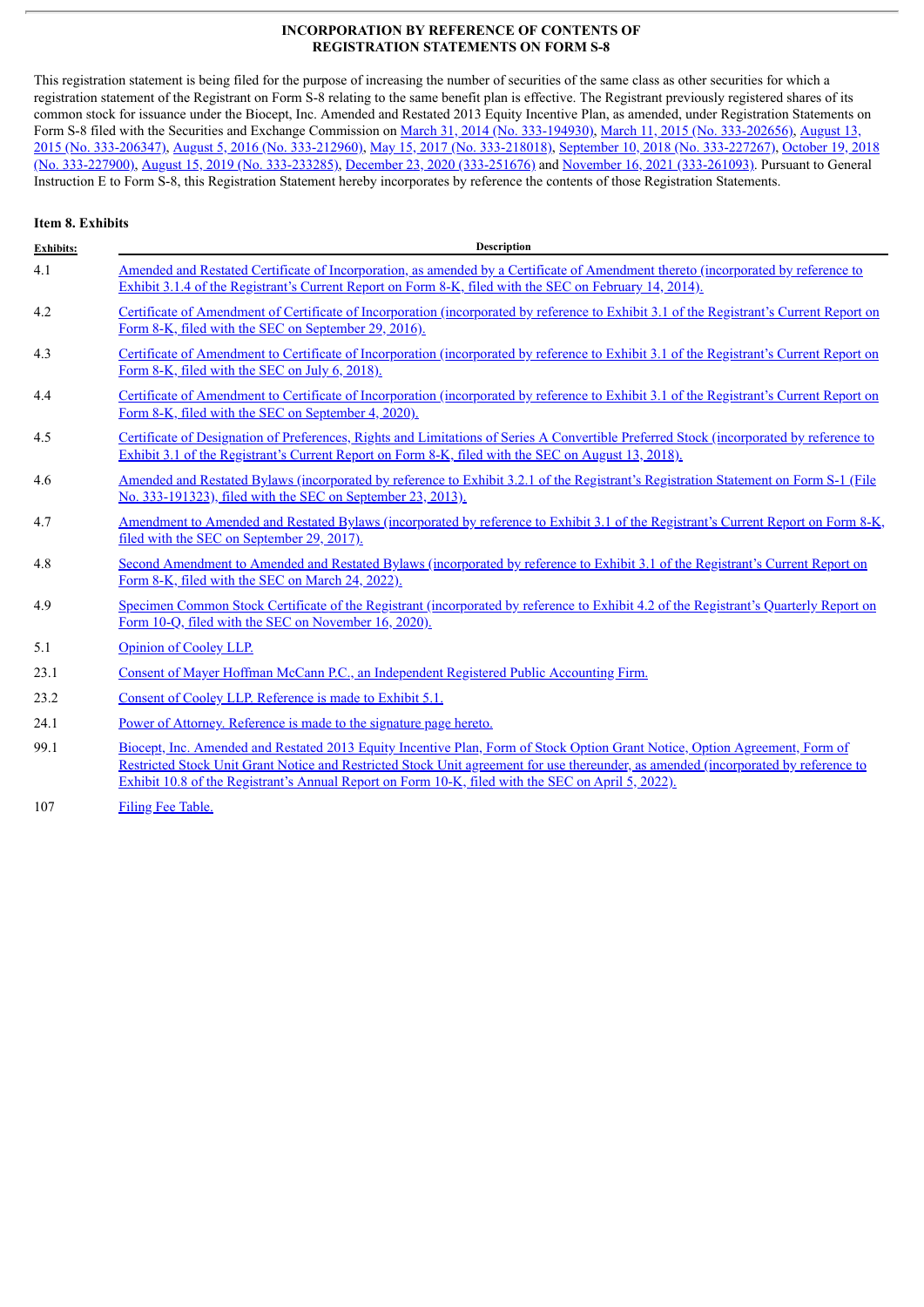#### **SIGNATURES**

<span id="page-2-0"></span>Pursuant to the requirements of the Securities Act of 1933, as amended, the Registrant certifies that it has reasonable grounds to believe that it meets all of the requirements for filing on Form S-8 and has duly caused this Registration Statement to be signed on its behalf by the undersigned, thereunto duly authorized, in the City of San Diego, State of California, on April 8, 2022.

#### **BIOCEPT, INC.**

By: /s/ Samuel D. Riccitelli

Samuel D. Riccitelli *Interim President and Chief Executive Of icer*

#### **POWER OF ATTORNEY**

KNOW ALL BY THESE PRESENTS, that each person whose signature appears below constitutes and appoints Samuel D. Riccitelli and Antonino Morales, and each of them, as his true and lawful attorneys-in-fact and agents, each with the full power of substitution, for him and in his name, place or stead, in any and all capacities, to sign any and all amendments to this Registration Statement (including post-effective amendments), and to file the same, with exhibits thereto and other documents in connection therewith, with the Securities and Exchange Commission, granting unto said attorneys-in-fact and agents, and each of them, full power and authority to do and perform each and every act and thing requisite and necessary to be done in and about the premises, as fully to all intents and purposes as he might or could do in person, hereby ratifying and confirming all that said attorneys-in-fact and agents, or their or his substitute or substitutes, may lawfully do or cause to be done by virtue hereof.

Pursuant to the requirements of the Securities Act of 1933, as amended, this Registration Statement has been signed by the following persons in the capacities and on the dates indicated.

| Signature                | <b>Title</b>                                                   | Date          |
|--------------------------|----------------------------------------------------------------|---------------|
| /s/ Samuel D. Riccitelli | Interim Chief Executive Officer, President, Chair and Director | April 8, 2022 |
| Samuel D. Riccitelli     | (Principal Executive Officer)                                  |               |
| /s/ Antonino Morales     | Interim Chief Financial Officer and Director                   | April 8, 2022 |
| Antonino Morales         | (Principal Financial Officer and Principal Accounting Officer) |               |
| /s/ M. Faye Wilson       | Director                                                       | April 8, 2022 |
| M. Faye Wilson           |                                                                |               |
| /s/ David F. Hale        | Director                                                       | April 8, 2022 |
| David F. Hale            |                                                                |               |
| /s/ Marsha A. Chandler   | Director                                                       | April 8, 2022 |
| Marsha A. Chandler       |                                                                |               |
| /s/ Bruce E. Gerhardt    | Director                                                       | April 8, 2022 |
| Bruce E. Gerhardt        |                                                                |               |
| /s/ Ivor Royston         | Director                                                       | April 8, 2022 |
| Ivor Royston             |                                                                |               |
| /s/ Linda Rubinstein     | Director                                                       | April 8, 2022 |
| Linda Rubinstein         |                                                                |               |
|                          |                                                                |               |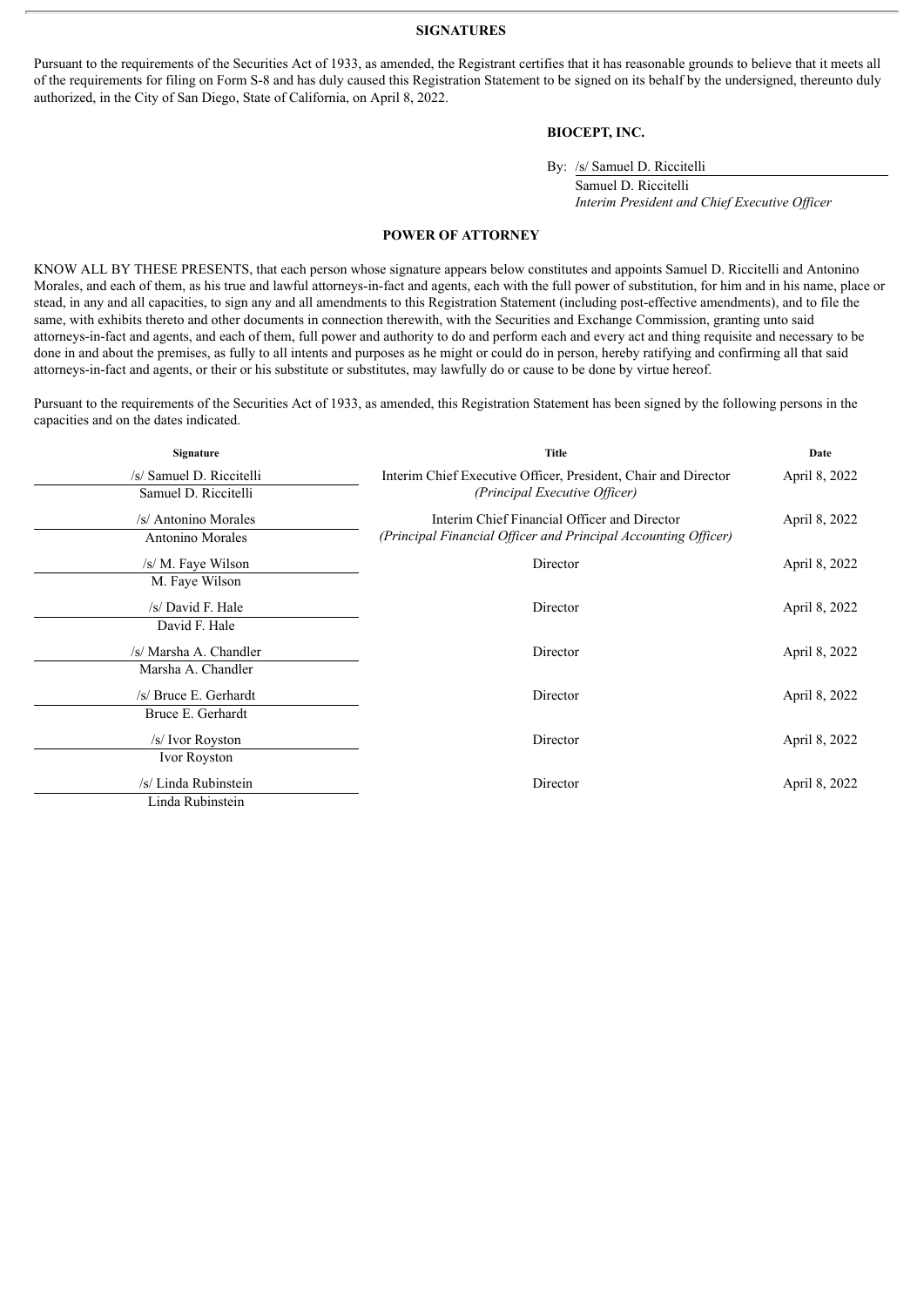# <span id="page-3-0"></span>Cooley

Charles J. Bair +1 858 550 6142 cbair@cooley.com

April 8, 2022

Biocept, Inc. 9955 Mesa Rim Road San Diego, CA 92121

Ladies and Gentlemen:

You have requested our opinion, as counsel to Biocept, Inc., a Delaware corporation (the "**Company**"), in connection with the filing by the Company of a Registration Statement on Form S-8 (the "*Registration Statement*") with the Securities and Exchange Commission, covering the offering of up to 1,500,000 shares (the "*Shares*") of the Company's Common Stock, par value \$0.0001 per share, issuable as inducement awards pursuant to the Company's Amended and Restated 2013 Equity Incentive Plan, as amended (the "*Plan*").

In connection with this opinion, we have examined and relied upon the Registration Statement and related prospectus, the Plan, the Company's Amended and Restated Certificate of Incorporation, as amended, and Amended and Restated Bylaws, as amended, each as currently in effect, and the originals or copies certified to our satisfaction of such records, documents, certificates, memoranda and other instruments as in our judgment are necessary or appropriate to enable us to render the opinion expressed below. We have assumed the genuineness of all signatures, the authenticity of all documents submitted to us as originals, the conformity to originals of all documents submitted to us as copies, the accuracy, completeness and authenticity of certificates of public officials; and the due authorization, execution and delivery of all documents by all persons other than the Company where authorization, execution and delivery are prerequisites to the effectiveness of such documents. As to certain factual matters, we have relied upon a certificate of an officer of the Company and have not independently verified such matters.

Our opinion is expressed only with respect to the General Corporation Law of the State of Delaware. We express no opinion to the extent that any other laws are applicable to the subject matter hereof and express no opinion and provide no assurance as to compliance with any federal or state securities law, rule or regulation.

On the basis of the foregoing, and in reliance thereon, we are of the opinion that the Shares, when issued and sold in accordance with the Plan, the Registration Statement and related prospectus, will be validly issued, fully paid and nonassessable (except as to Shares issued pursuant to certain deferred payment arrangements under the Plan, which will be fully paid and nonassessable when such deferred payments are made in full).

> COOLEY LLP 4401 EASTGATE MALL SAN DIEGO, CA 921211 T: (858) 550-6000 F: (858) 550-6420 COOLEY.COM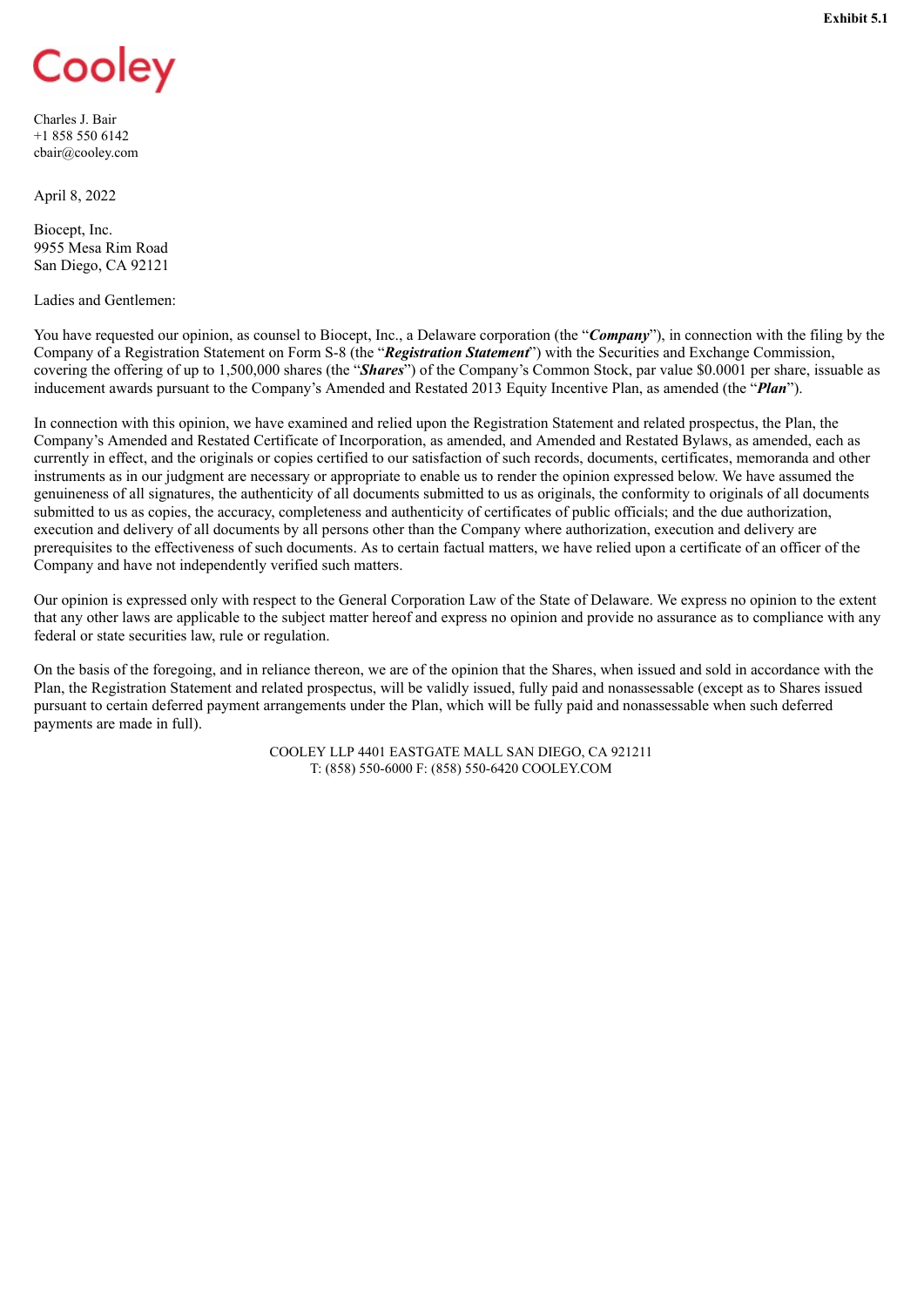# Cooley

Biocept, Inc. April 8, 2022 Page Two

We consent to the filing of this opinion as an exhibit to the Registration Statement.

Sincerely,

Cooley LLP

By: /s/ Charles J. Bair Charles J. Bair

> COOLEY LLP 4401 EASTGATE MALL SAN DIEGO, CA 92121 T: (858) 550-6000 F: (858) 550-6420 COOLEY.COM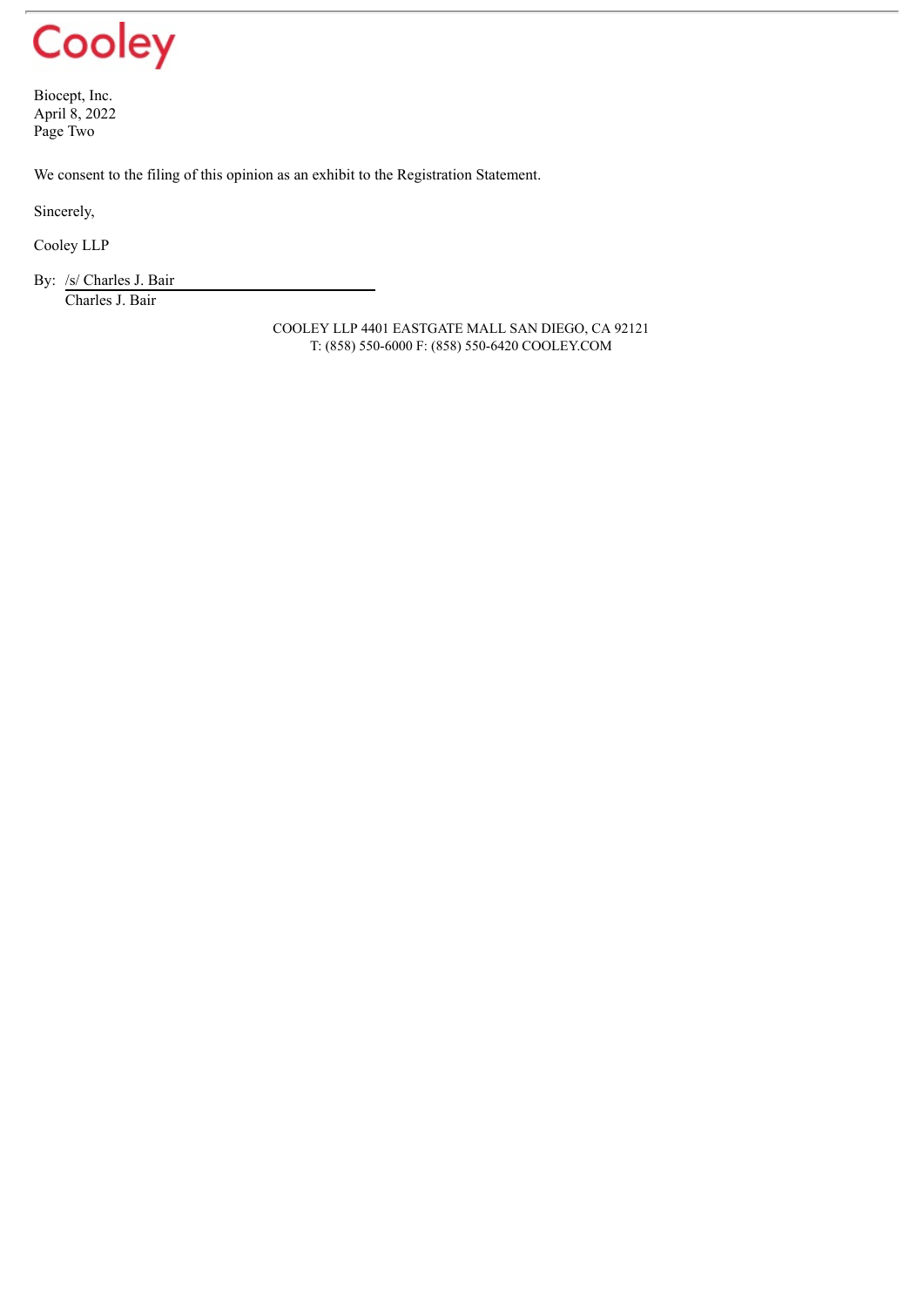#### **CONSENT OF INDEPENDENT REGISTERED PUBLIC ACCOUNTING FIRM**

<span id="page-5-0"></span>We consent to the incorporation by reference in this Registration Statement on Form S-8 of our report dated April 5, 2022, with respect to the financial statements of Biocept, Inc., as of December 31, 2021 and 2020 and for each of the two years in the period ended December 31, 2021.

/s/ Mayer Hoffman McCann P.C.

San Diego, California April 8, 2022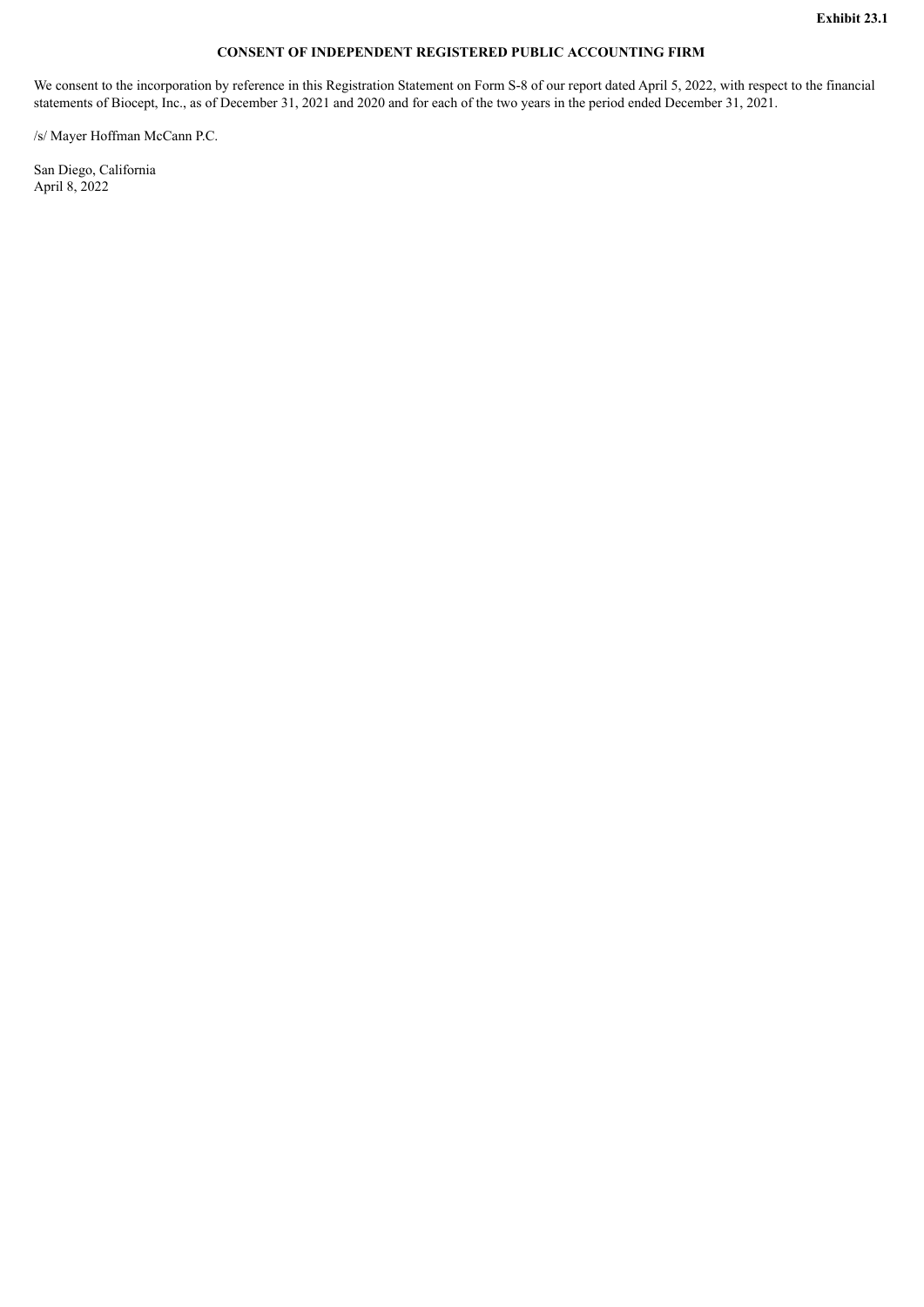#### **Calculation of Filing Fee Tables**

**Form S-8** (Form Type)

**Biocept, Inc.**

(Exact name of Registrant as Specified in its Charter)

<span id="page-6-0"></span>

|                        |               | Table 1 - Newly Registered Securities   |                            |                         |                                                      |                                           |                          |                                  |  |
|------------------------|---------------|-----------------------------------------|----------------------------|-------------------------|------------------------------------------------------|-------------------------------------------|--------------------------|----------------------------------|--|
|                        | Security Type | Security<br>Class <sup>7</sup><br>Title | Fee<br>Calculation<br>Rule | Amount<br>Registered(1) | Proposed<br>Maximum<br>Offering<br>Price Per<br>Unit | Maximum<br>Aggregate<br>Offering<br>Price | Fee<br>Rate              | Amount of<br>Registration<br>Fee |  |
| Fees to be Paid Equity |               | <b>Amended</b>                          |                            |                         |                                                      |                                           |                          |                                  |  |
|                        |               | and                                     |                            |                         |                                                      |                                           |                          |                                  |  |
|                        |               | <b>Restated</b>                         |                            |                         |                                                      |                                           |                          |                                  |  |
|                        |               | 2013 Equity                             |                            |                         |                                                      |                                           |                          |                                  |  |
|                        |               | <b>Incentive</b>                        |                            |                         |                                                      |                                           |                          |                                  |  |
|                        |               | Plan                                    |                            |                         |                                                      |                                           |                          |                                  |  |
|                        |               |                                         |                            |                         |                                                      |                                           |                          |                                  |  |
|                        |               | Common                                  |                            |                         |                                                      |                                           |                          |                                  |  |
|                        |               | Stock,                                  |                            |                         |                                                      |                                           |                          |                                  |  |
|                        |               | \$0.0001 par                            |                            |                         |                                                      |                                           |                          |                                  |  |
|                        |               | value per                               |                            |                         |                                                      |                                           |                          |                                  |  |
|                        |               | share                                   | 457(h)(2)                  | 1,203,690(3)            | \$2.35                                               | \$2,828,672                               | .0000927                 | \$263                            |  |
| Fees to be Paid Equity |               | Amended                                 |                            |                         |                                                      |                                           |                          |                                  |  |
|                        |               | and                                     |                            |                         |                                                      |                                           |                          |                                  |  |
|                        |               | <b>Restated</b>                         |                            |                         |                                                      |                                           |                          |                                  |  |
|                        |               | 2013 Equity                             |                            |                         |                                                      |                                           |                          |                                  |  |
|                        |               | Incentive                               |                            |                         |                                                      |                                           |                          |                                  |  |
|                        |               | Plan                                    |                            |                         |                                                      |                                           |                          |                                  |  |
|                        |               |                                         |                            |                         |                                                      |                                           |                          |                                  |  |
|                        |               | Common                                  |                            |                         |                                                      |                                           |                          |                                  |  |
|                        |               | Stock,                                  |                            |                         |                                                      |                                           |                          |                                  |  |
|                        |               | \$0.0001 par                            |                            |                         |                                                      |                                           |                          |                                  |  |
|                        |               | value per                               | $457(c)$ and               |                         |                                                      |                                           |                          |                                  |  |
|                        |               | share                                   | 457(h)(4)                  | 296,310(5)              | \$2.09                                               | \$619,288                                 | .0000927                 | \$58                             |  |
|                        |               | <b>Total Offering Amounts</b>           |                            |                         | $\equiv$                                             | \$3,447,960                               | $\overline{\phantom{0}}$ |                                  |  |
|                        |               | <b>Total Fee Offsets</b>                |                            |                         |                                                      |                                           | $\qquad \qquad -$        |                                  |  |
|                        | Net Fee Due   |                                         |                            |                         |                                                      |                                           |                          | \$321                            |  |
|                        |               |                                         |                            |                         |                                                      |                                           |                          |                                  |  |

- (1) Pursuant to Rule 416(a) of the Securities Act of 1933, as amended (the "Securities Act"), this registration statement shall also cover any additional shares of the Registrant's common stock that may become issuable under the Biocept, Inc. Amended and Restated 2013 Equity Incentive Plan, as amended (the "2013 Plan"), by reason of any stock dividend, stock split, recapitalization or other similar transaction.
- (2) This estimate is made pursuant to Rule  $457(h)(1)$  of the Securities Act solely for purposes of calculating the registration fee. The price per share and aggregate offering price are based upon the weighted-average exercise price for the Registrant's common stock subject to these outstanding stock options.
- (3) Represents shares reserved for issuance upon the exercise of outstanding stock options, which options were granted from the 1,500,000 shares of the Registrant's common stock added to the 2013 Plan, which shares are reserved for issuance exclusively for the grant of stock awards to employees of the Registrant who have not previously been one of the Registrant's employees or directors, except following a bona fide period of non-employment, as an inducement material to the individual's entering into employment with the Registrant within the meaning of Rule 5635(c) (4) of the Nasdaq Listing Rules.
- (4) This estimate is made pursuant to Rule 457(c) and Rule 457(h)(1) of the Securities Act solely for purposes of calculating the registration fee. The price per share and aggregate offering price are based upon the average of the high and low prices of the Registrant's common stock on April 7, 2022, as reported on the Nasdaq Capital Market.